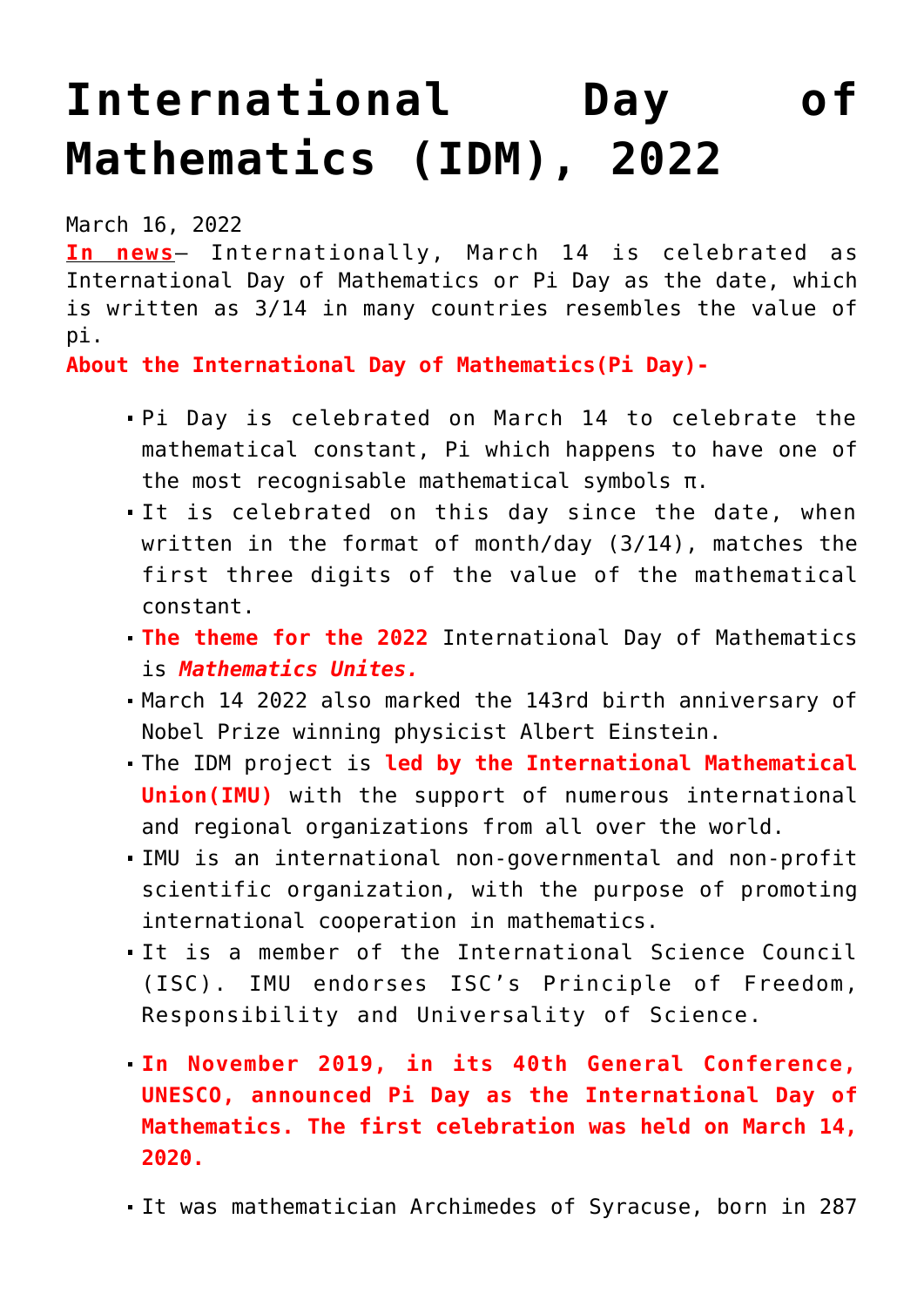BC, who first calculated the value of the Pi.

- However, th**e mathematical constant was popularized later when Swiss mathematician Leonhard Euler used the symbol of Pi in 1737.**
- **The symbol for Pi has been in use for over two and a half centuries now. It also finds its place in Egyptian mythology.**
- People in ancient Egypt believed that the pyramids of Giza were built on the principles of pi.
- Pi also happens to be a unique Mathematical value as it represents the ratio of the circumference of any circle to its diameter.
- Most commonly the value of Pi is calculated up-to two decimal points, 3.14. However, given it is an irrational number, following the decimal point, the digits do continue to go on up to 70,000 decimal points. **The value of Pi in fraction is 22/7.**

## **India's National Mathematics Day-**

- It is **observed on December 22 to mark the birth anniversary of India's famed mathematician Srinivasa Ramanujan.**
- The **day was first marked in 2012 by former prime minister Dr Manmohan Singh to commemorate Ramanujan's 125th birth anniversary.**
- From his childhood, he has had a huge passion for mathematics. So much so that at the age of 12, he had mastered trigonometry and developed many theorems on his own with no assistance.
- **His breakthrough finally came in 1913, when Ramanujan wrote to G H Hardy.**
- The British mathematician, on realising Ramanujan's genius wrote back to him, invited him to London. Hardy then got Ramanujan into Trinity College, Cambridge and what began was a captivating saga of success.